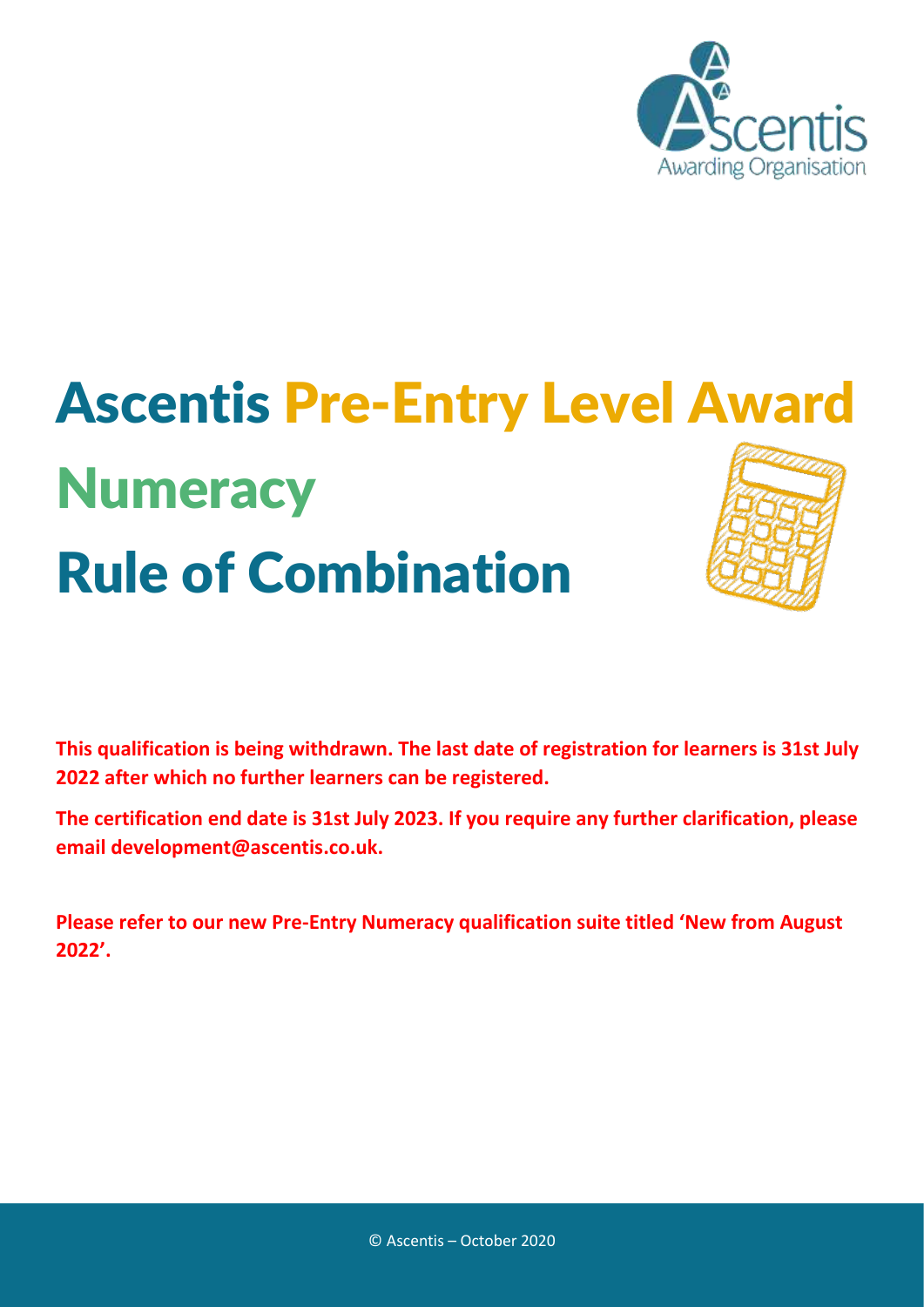### Qualification Overview

This Award offers a flexible approach to assessment, with defined terms and content. It allows learners to practise the underpinning essential skills for working with Number, Measure, Shape and Space, Handling Data and Talking Maths, enabling them to learn numeracy effectively.

There are several features of this qualification that make it very appropriate for its target learners:

- Verification and certification can be offered throughout the year, allowing maximum flexibility for centres
- The qualification can be delivered in a range of settings
- Each unit is internally assessed
- Assessments are internally marked by centre assessors, internally verified by the centre and then externally verified by Ascentis
- Assessment dates are determined by the centre, not Ascentis

### Aims

The aims of the qualification are to enable learners:

- 1 To begin their numeracy studies with confidence
- 2 To develop basic underpinning skills in:
	- Number
	- Handling Data
	- Measure, Shape and Space
	- Talking Maths
- 3 To be able to progress onto further study

### Target Group

This qualification is aimed at a range of learners, including those who have had little interaction with numeracy and learners who may have had little or no experience of formal learning.

#### Assessment Method

The Ascentis Pre-Entry Level Award in Numeracy requires evidence of achievement of all the skills and activities that are set out in each unit within the specification. The successful achievement of all the tasks for a unit provides confirmation that all learning outcomes and assessment criteria within the units of assessment have been achieved.

Assessments are internally marked by centre assessors and then internally verified to ensure consistency. The assessments will then be externally verified by Ascentis.